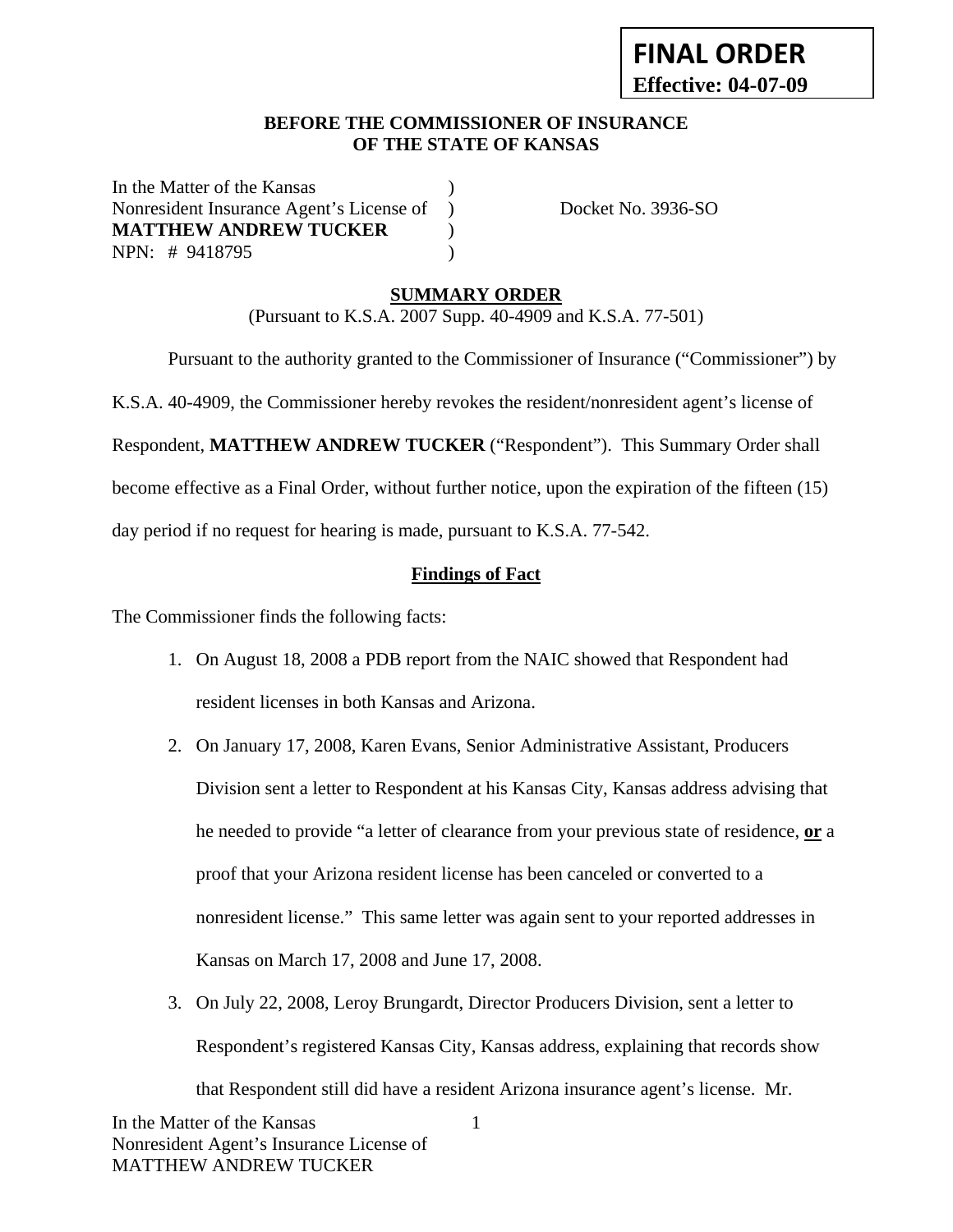Brungardt advised Respondent that he needed to verify that he terminated his Arizona license or changed the Arizona resident license to a nonresident license. Further Respondent was instructed to submit this information no later than August 15, 2008.

4. To this date, Respondent has not submitted either a verification or proof of change of license type.

# **Applicable Law**

- 5. K.S.A. 40-4905 requires a producer to provide verification that as a Kansas resident he should have his Arizona resident license terminated.
- 6. K.A.R. 40-1-34(6)(b) requires a producer to respond to an inquiry from the

Kansas Insurance Department.

- 7. K.S.A. 2007 Supp. 40-4909 states, in pertinent part:
	- (a) The commissioner may deny, suspend, revoke, or refuse renewal of any license issued under this act if the commissioner finds that the applicant or license holder has:
		- (2) Violated: (A) Any provision of chapter 40 of the Kansas Statutes Annotated, and amendments thereto, or any rule and regulation promulgated thereunder;
	- (b) In addition, the commissioner may suspend, revoke or refuse renewal of any license issued under this act if the commissioner finds that the interests of the insurer or the insurable interests of the public are not properly served under such license.

## **Conclusions of Law**

8. The Commissioner has jurisdiction over MATTHEW ANDREW TUCKER as well as the

subject matter of this proceeding, and such proceeding is held in the public interest.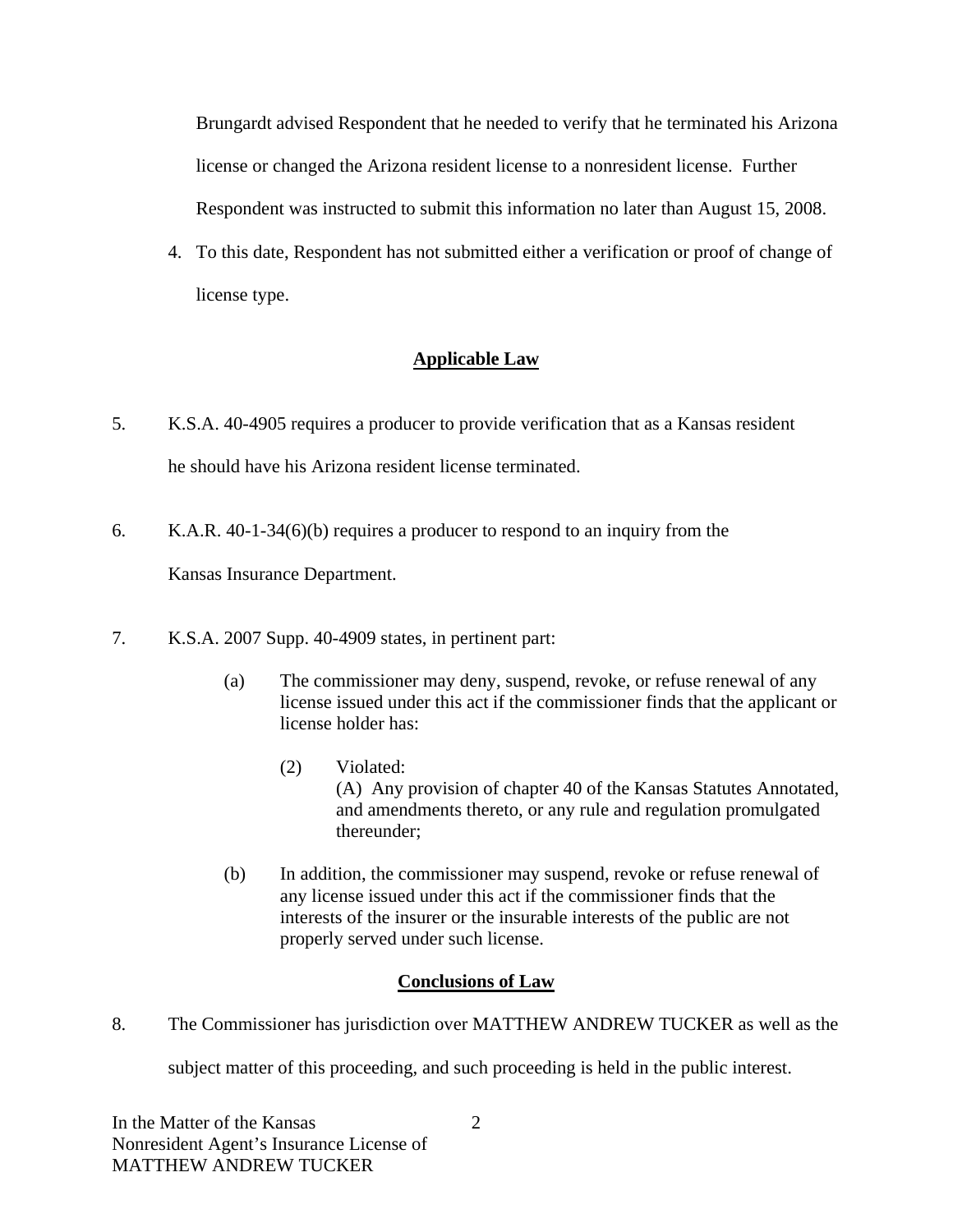- 9. The Commissioner finds that Respondent's Kansas license may be revoked because MATTHEW ANDREW TUCKER has not shown proof that he is licensed only in Kansas, his state of residence.
- 10. The Commissioner finds, pursuant to K.S.A. 40-4909(b), that the insurable interests of the public are not properly served under Respondent's license.
- 11. Accordingly, the Commissioner concludes sufficient grounds exist for the revocation of the insurance agent's license of MATTHEW ANDREW TUCKER pursuant to K.S.A. 40-4909(a) and (b).

### **IT IS THEREFORE ORDERED BY THE COMMISSIONER OF INSURANCE THAT:**

1. The Kansas Resident and any Nonresident Insurance Agent's License of MATTHEW ANDREW TUCKER are hereby **REVOKED** effective the effective date of this Order.

#### 2. **IT IS FURTHER ORDERED** that NAME shall **CEASE** and **DESIST** from the sale,

solicitation or negotiation of insurance and/or receiving compensation deriving from the sale, solicitation or negotiation of insurance conducted after the effective date of this Order.

## **NOTICE AND OPPORTUNITY FOR HEARING**

MATTHEW ANDREW TUCKER, within fifteen (15) days of service of this Summary Order, may file with the Kansas Insurance Department a written request for hearing on this Summary Order, as provided by K.S.A. 77-542. In the event a hearing is requested, such request should be directed to:

> John W. Campbell, General Counsel Kansas Insurance Department 420 S.W.  $9^{th}$  Street Topeka, Kansas 66612

3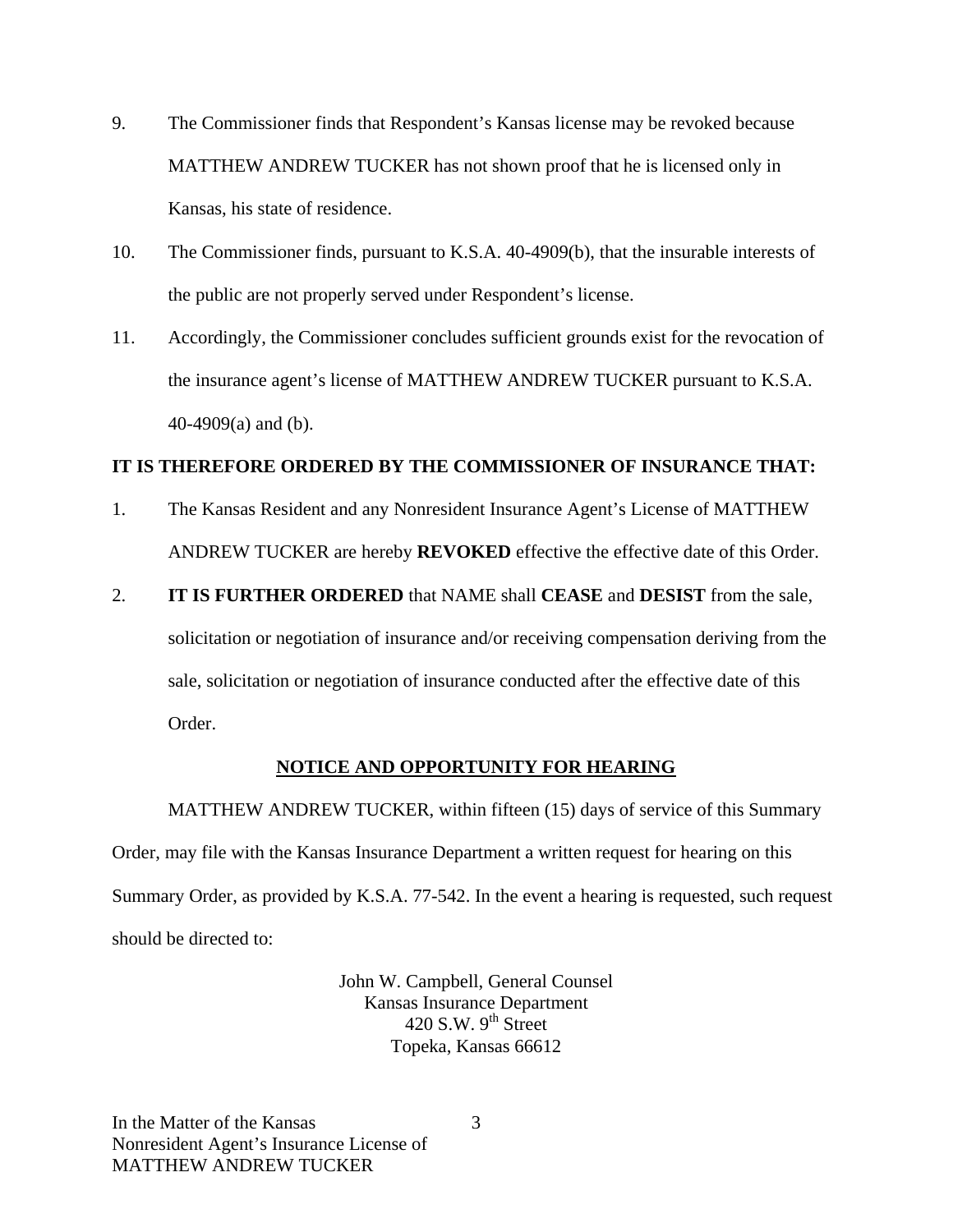Any costs incurred as a result of conducting any administrative hearing shall be assessed against the agent/agency who is the subject of the hearing as provided by K.S.A. 40-4909(f). Costs shall include witness fees, mileage allowances, any costs associated with reproduction of documents which become part of the hearing record, and the expense of making a record of the hearing.

If a hearing is not requested, this Summary Order shall become effective as a Final Order, without further notice, upon the expiration of the fifteen (15) day period for requesting a hearing. The Final Order will constitute final agency action in the matter.

In the event the Respondent files a petition for judicial review, the agency officer designated pursuant to K.S.A. 77-613(e) to receive service of a petition for judicial review on behalf of the Kansas Insurance Department is:

> John W. Campbell, General Counsel Kansas Insurance Department 420 S.W.  $9^{th}$  St. Topeka, Kansas 66612

## **IT IS SO ORDERED THIS \_20th\_ DAY OF MARCH, 2009, IN THE CITY OF TOPEKA, COUNTY OF SHAWNEE, STATE OF KANSAS.**



 \_/s/ Sandy Praeger\_\_\_\_\_\_\_\_\_\_\_\_\_\_\_\_\_\_\_\_ Sandy Praeger ARTMENT Commissioner of Insurance

 $\angle$ /s/ John W. Campbell $\angle$  John W. Campbell General Counsel

In the Matter of the Kansas Nonresident Agent's Insurance License of MATTHEW ANDREW TUCKER